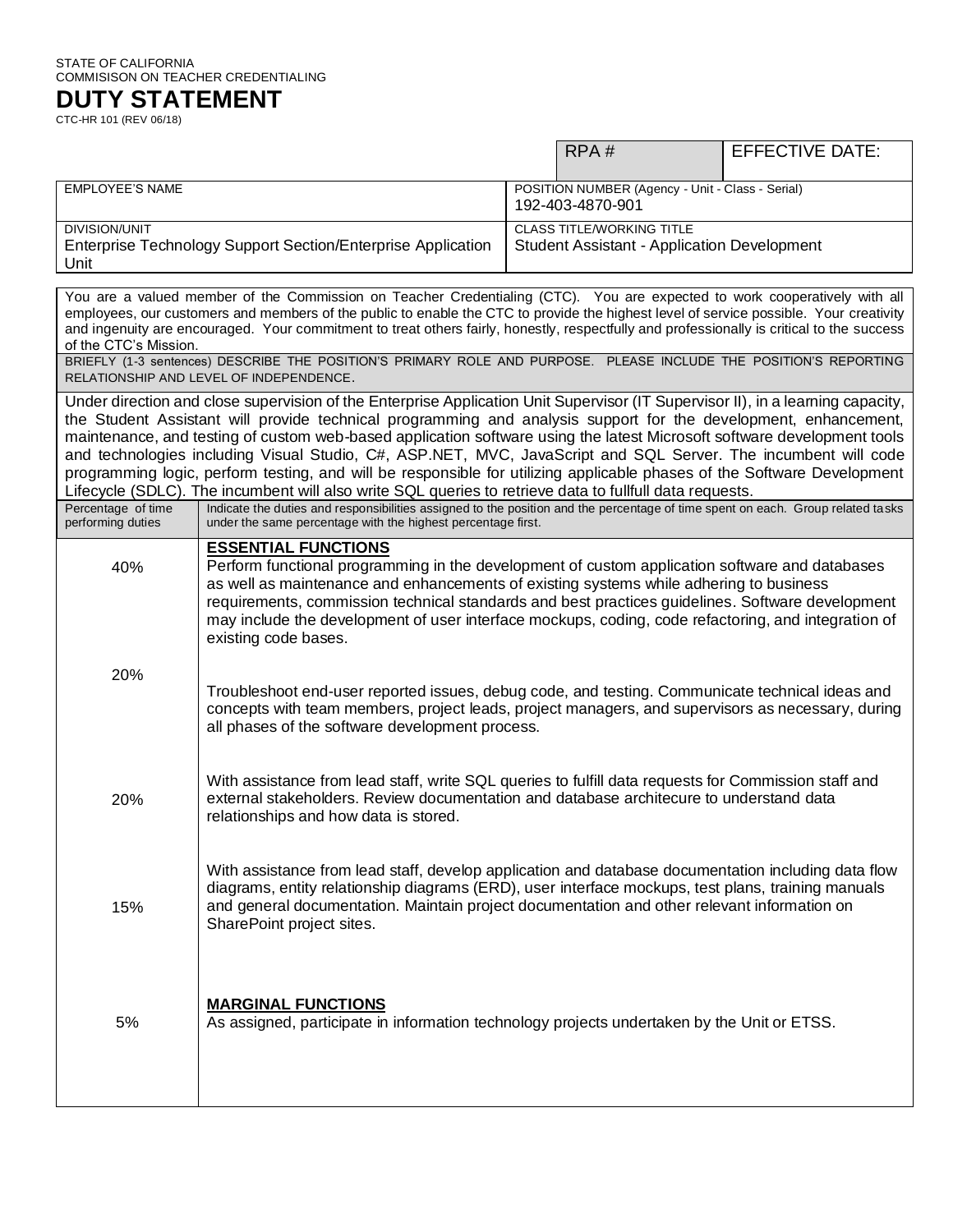#### STATE OF CALIFORNIA COMMISISON ON TEACHER CREDENTIALING

# **DUTY STATEMENT**

CTC-HR 101 (REV 06/18)

## **KNOWLEDGE AND ABILITIES**

*Knowledge of: Software Development Lifecycle (SDLC) ASP.NET C# MVC HTML SQL jQuery CSS Bootstrap Microsoft Windows operating system Design documentation such as ERDs, wireframes, test plans*

*Ability to*: *Work cooperatively with others Work efficiently Report to work on time Maintain consistent and regular attendance Work with changing deadlines and priorities Look and act in a professional mannner Get along with others Meet deadlines Work idependently and as a team Attend and participate in meetings Adapt to changes in technology*

*Skill to*:

*Communicate effectively in writing in a courteous and professional manner Read and comprehend written materials to apply information and determine appropriate course of action Analyze and evaluate data and information to formulate conclusions and courses of action Prepare clear and concise written and verbal instructions to audiences with varying level of understanding Provide technical and descriptive documentation Identify solutions to various IT related problems*

### **INTERPERSONAL SKILLS**

Excellent Interpersonal skills are required, as this position will be interfacing with all levels of staff within the Commission Demonstrate a commitment to maintaining a work free environment free from discrimination and sexual harassment Maintains good work habits and adheres to all policies and procedures Fingerprint clearance

### **DESIRABLE QUALIFICATIONS**

Understanding and ability to participate in all phases of the SDLC including requirements: gathering requirements, business analysis, configuration management, and quality control desired

Experience with application development tools and technologies such as ASP.NET, C#, MVC, JavaScript, Visual Studio, SQL Server, C#, jQuery and Bootstrap

Apply creative thinking in the design and development of methods of processing information with information technology systems

Experience in maintaining database objects like tables/views/stored procedures/functions/triggers Strong work ethic with the ability to work independently, and to prioritize and manage work to meet critical timelines Excellent communication skills and team player spirit coupled with problem analysis and solving abilities Work under pressure; quickly learn new concepts

**WORK ENVIRONMENT, PHYSICAL OR MENTAL ABILITIES** Work Environment: